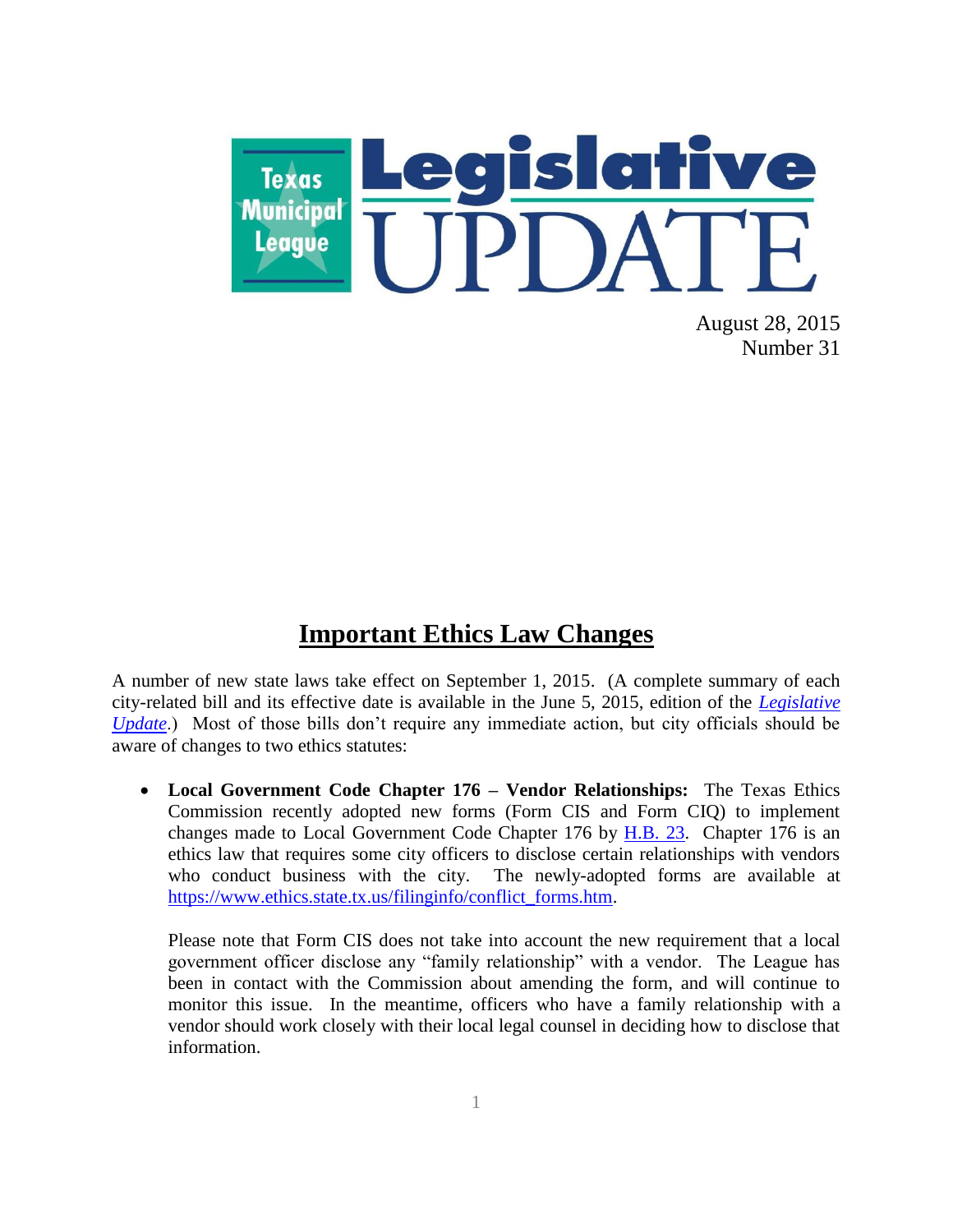**Local Government Code Chapter 145 – Financial Disclosure in Cities over 100,000 Population:** Certain city officials and candidates in cities with a population of 100,000 or more must complete and file personal financial statements under Chapter 145 of the Local Government Code. H.B. 1246 permits the city clerk or secretary in such a city to deliver a personal financial statement form by mail, personal delivery, electronic mail, or any other means of electronic transfer to an officer or candidate who is required to file the form.

In addition, at its August 7, 2015, meeting the Texas Ethics Commission indicated that it will soon implement a web-based program to file personal financial statements. The statements are filed with the city, not the Commission. Thus, city officials and candidates will be able to complete the form on the Commission's website, but will have to print a hard copy to be filed with the city. Please note that the Commission has indicated a potential willingness to share (via interlocal agreement) its software source code with cities that have created their own electronic filing systems.

The TML Legal Department has prepared an updated "Understanding Your Personal Liability as a [City Official: A Primer"](http://www.tml.org/p/Personal%20Liability%20Primer_Aug%202015.pdf) paper online. The paper includes information on the laws above, as well as many others. In addition, memos on individual ethics issues, including those above, are available on the [Ethics page](http://www.tml.org/legal_topics-legal_ethics) of the Legal section of the League's website.

## **TML Webinar: Handgun Carry Laws Effective January 1, 2016**

During the 2015 Legislative Session, the Texas Legislature passed House Bill 910 and Senate Bill 11. House Bill 910 allows a license holder to "open carry" a handgun in a holster beginning on January 1, 2016, and S.B. 11 allows a license holder to, with exceptions, carry a concealed handgun on a college campus beginning on August 1, 2016.

A city has very limited authority to prohibit a license holder from carrying in city facilities to which the general public has access. State law prohibits a license holder from carrying a handgun on the premises of: (1) a polling place on the day of an election or while early voting is in progress; and (2) any government court or offices utilized by the court, unless pursuant to written regulations or written authorization of the court. (Note: Attorney general opinion request [RQ-0040-KP](https://www.texasattorneygeneral.gov/opinions/opinions/51paxton/rq/2015/pdf/RQ0040KP.pdf) (July 24, 2015) asks numerous questions about the "court or offices utilized by the court" provision.)

In addition, a city has the option of posting a specific notice to prohibit a license holder from carrying in the room or rooms where a meeting of a governmental entity is held if the meeting is by a body that is subject to the Open Meetings Act. (The Texas Penal Code requires that the signs giving the notice contain certain language that is printed in a certain size.)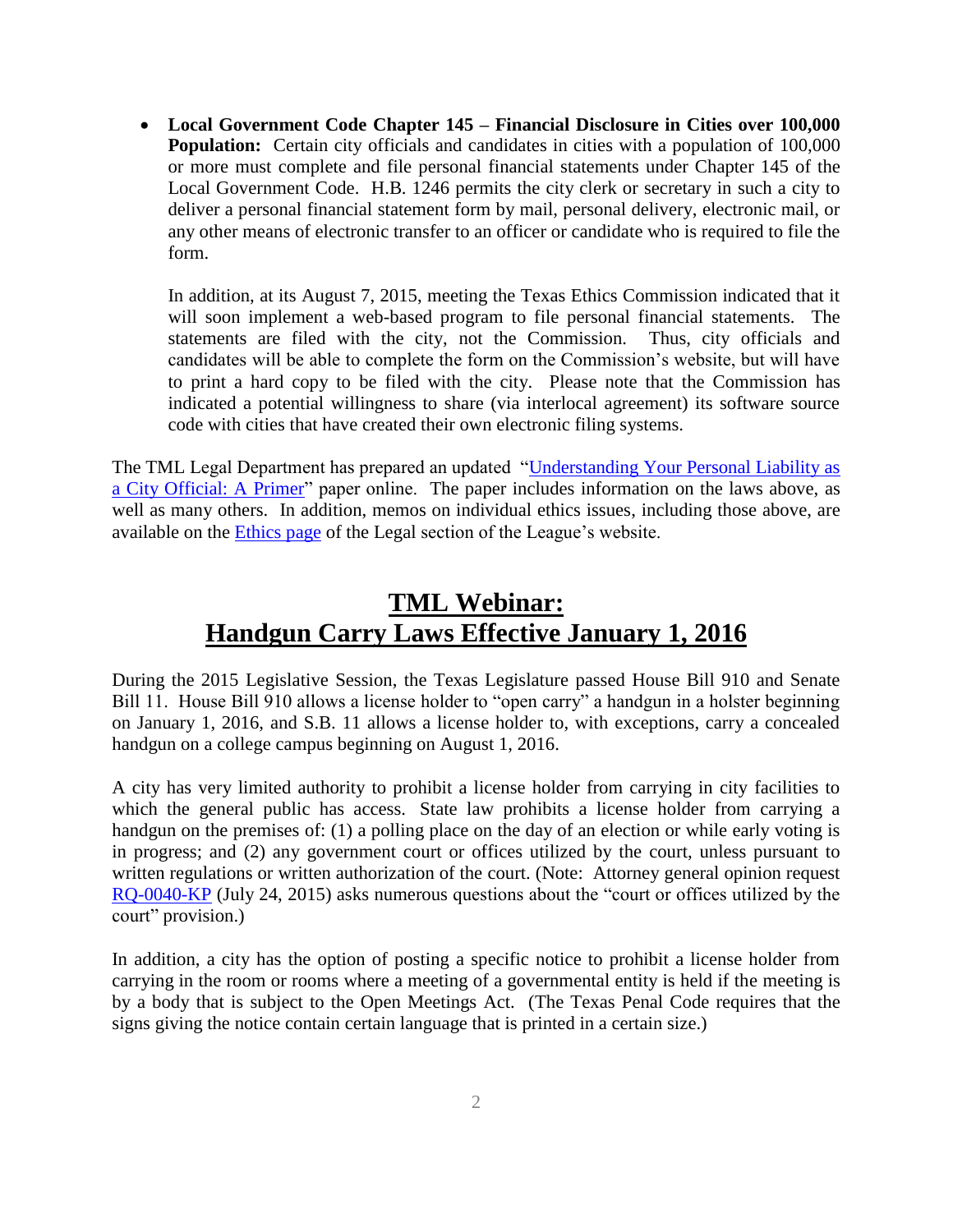The League has prepared a detailed Q&A titled [Cities and Firearms,](http://www.tml.org/p/Aug%202015%20QA%20MunicipalGunRegulationFINAL%20with%20chart.pdf) which explains the laws governing cities and their residents. In addition, the League will conduct a [webinar](http://www.tml.org/events/stay-on-target-cities-and-firearms) on the subject on September 10, 2015.

#### **City of Austin Challenges Property Tax Appraisal System**

Last Monday, the City of Austin sued the State of Texas, the Travis County Appraisal District, and certain property owners within Travis County. The [lawsuit](http://www.quorumreport.com/downloadit.cfm?DocID=10315) seeks to have the current tax appraisal system declared unconstitutional and to request permanent injunctions to ensure compliance. The basis of the lawsuit is to challenge a perceived tax loophole known as "equity appeals," which has facilitated commercial property owners' ability to appeal – and ultimately lower – their property valuations. This, argues the city, shifts a disproportionate share of the property tax burden to residential homeowners. The city's estimation is that commercial and vacant property values in Austin have been historically undervalued by 47 percent due to equity appeals.

The city's position is that Article VIII, Section 1, of the Texas Constitution requires all property to be taxed "in proportion to its value" and that taxation must be "equal and uniform." It argues that certain state statutes open the door for the unequal (and therefore unconstitutional) appraisal of commercial property. More specifically, Tax Code Sections  $41.43(b)(3)$  and  $42.26(a)(3)$ require an appraisal district to set the value of a property to the median level of appraisal based on comparable properties, often with no regard for the market value of the subject property or the comparable properties. When homeowners appeal their appraisals, they often cite market value and argue that they cannot sell their house for the appraised amount. Commercial property owners, on the other hand, generally use the Tax Code provisions above to argue that they are not being taxed "equally and uniformly" based upon the valuation of other comparable properties (some of which may not be located in the same city or regions of the state).

When commercial property owners challenge appraised values using these statutes, appraisal districts generally settle the cases due to a lack of resources and the threat of having to pay the legal fees incurred by the challenging property owner. The result is that the commercial property value is lowered, and then later the property is used as a comparable property to drive down the value of another commercial property. As commercial property owners continue to challenge appraised values using this method, their values spiral downward, and the proportion of the property tax burden borne by commercial properties shifts to homeowners.

The City of Austin is seeking to have a district court declare that: (1) the current tax appraisal system violates the Constitution because it fails to provide appraisal districts with the tools to assess properties at market value and provide for equal and uniform taxation; (2) mandatory sales price disclosure is necessary for appraisal districts to comply with the statutory and constitutional requirements; and (3) that Sections  $41.43(b)(3)$  and  $42.26(a)(3)$  of the Tax Code are unconstitutional because they lead to property valuations that are not "equal and uniform." The city further seeks a permanent injunction prohibiting appraisal districts from giving any force and effect to the two contested provisions of the Tax Code.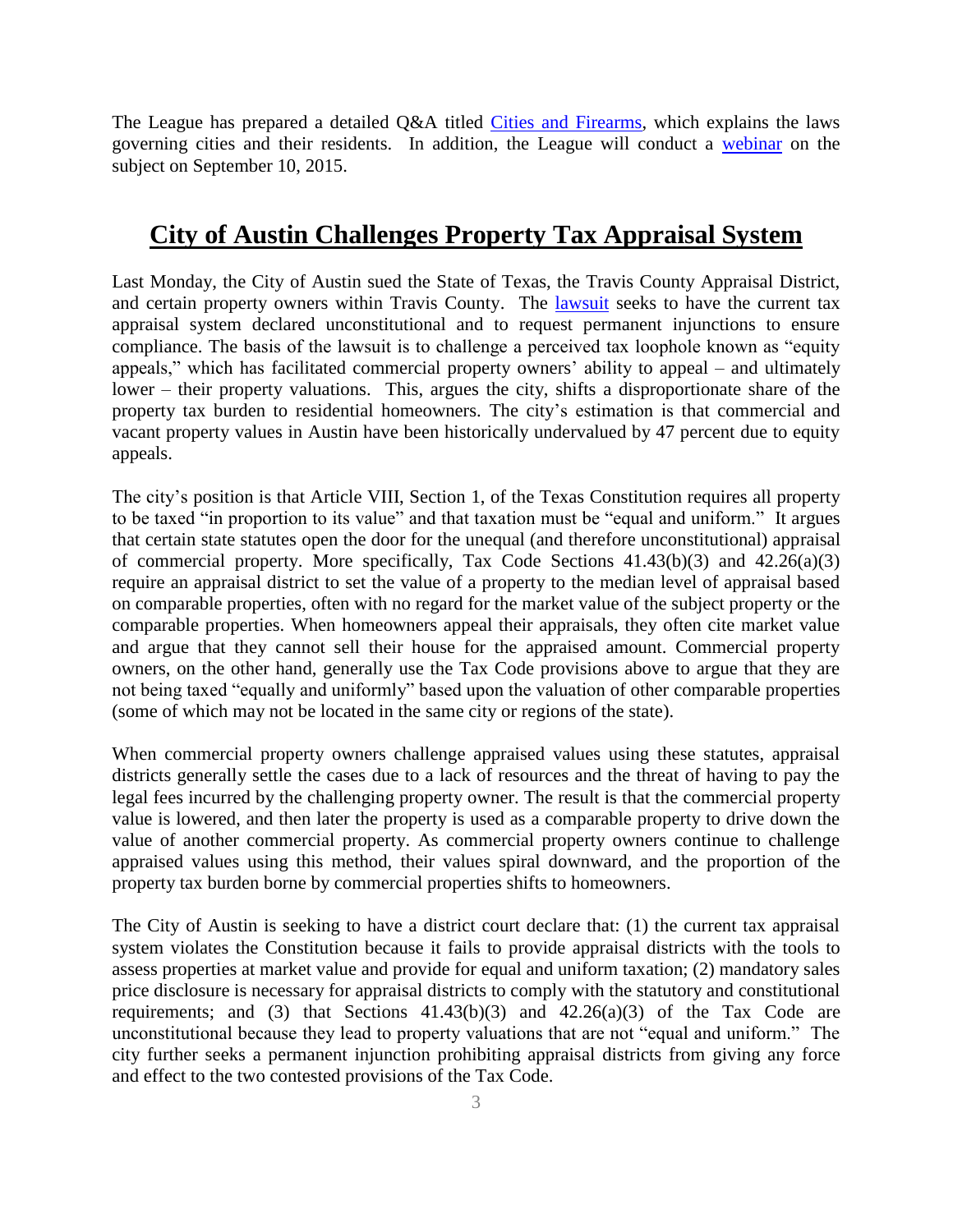Given the remedies sought by the city in this case, the outcome could have very significant ramifications for all Texas cities. League staff will monitor and report on the case as it develops.

## **U.S. Department of Labor Proposes Increased Salary Rule for Exempt Employees**

The United States Department of Labor has proposed rule changes to the Fair Labor Standards Act (FLSA) that would raise the salary requirement for employees to be exempt from overtime. Currently, an employee must meet certain "duties" tests and receive a salary of at least \$23,660 to be exempt from overtime. The proposed regulations would increase the minimum salary from \$23,660 to \$47,892. This could mandate overtime pay to many city workers who are currently making less than \$47,892 but otherwise meet the exempt duties tests requirements.

The proposed change would require cities with such employees to either: (1) raise the salaries of employees who the city wishes to remain exempt from overtime; or (2) pay those employees overtime pay or compensatory time off for any hours worked over 40 in a seven day period. The National League of Cities plans to file comments to the proposed changes.

In Texas, the number of workers who would be affected by the proposal would be 400,000 according to a [White House Fact Sheet.](https://www.whitehouse.gov/sites/default/files/docs/ot_state_by_state_fact_sheet.pdf) For additional information about the proposed rule from the Department of Labor, click [here.](http://www.dol.gov/whd/overtime/NPRM2015/) The Department of Labor will be accepting comments on this rulemaking until [September 4, 2015.](http://www.regulations.gov/#!submitComment;D=WHD-2015-0001-0001)

Please contact the TML Legal Department if you have questions or concerns about these proposed rules at 512-231-7400 or [laura@tml.org.](mailto:laura@tml.org)

## **TCEQ Stakeholder Meeting: Sanitary Sewer Overflows**

Senate Bill 912, effective September 1, 2015, exempts a city from notifying the Texas Commission on Environmental Quality (TCEQ) of certain accidental discharges of treated or untreated domestic wastewater. However, the bill requires a city to submit to the TCEQ at least once a month a summary of discharges that occurred during the previous month.

The TCEQ is responsible for: (1) developing rules and establishing standard methods for calculating the volume of an accidental discharge; and (2) establishing procedures for submitting a summary of accidental discharges that includes the location, volume, and content of each accidental discharge or spill.

The TCEQ will hold a stakeholder meeting for anyone interested in participating in the development of the rules. The meeting will be held September 15, 2015, from 10:00 a.m. – Noon at 12100 Park 35 Circle, Bldg. E, Room 201S, in Austin.